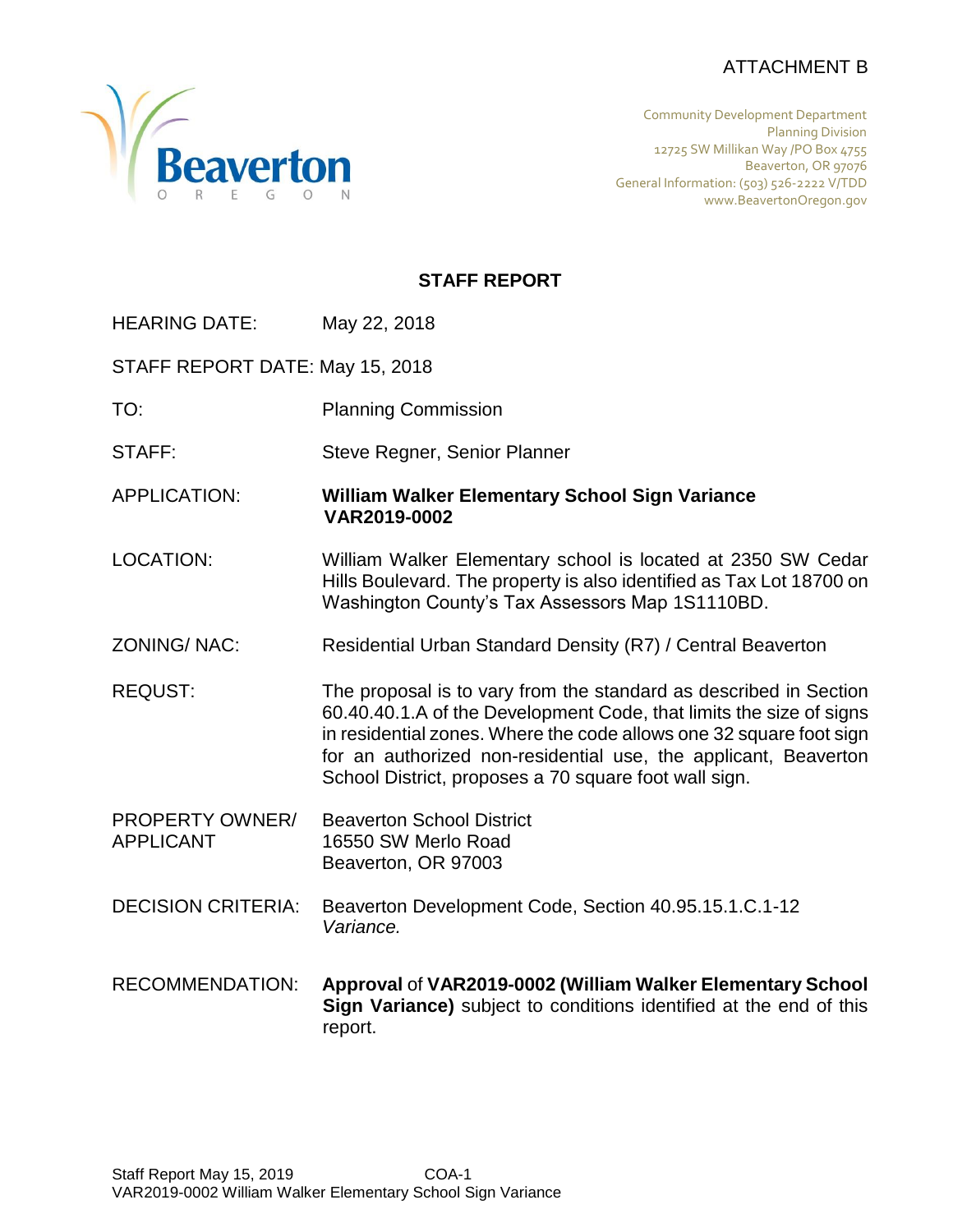# **BACKGROUND FACTS**

#### **Key Application Dates**

| <b>Application</b> | <b>Submittal Date</b> | <b>Submittal</b><br><b>Complete</b> | <b>Final Written</b><br><b>Decision Deadline</b> | $240$ -Day*    |
|--------------------|-----------------------|-------------------------------------|--------------------------------------------------|----------------|
| VAR2019-0002       | March 20, 2019        | March 20, 2019                      | July 18, 2019                                    | March 19, 2020 |

\* Pursuant to Section 50.25.9 of the Development Code this is the latest date, without a continuance, by which a final written decision on the proposal can be made.

\*\* This is the latest date, with a continuance, by which a final written decision on the proposal can be made.

#### **Existing Conditions Table**

| Zoning                               | <b>Residential Urban Standard Density (R7)</b>                                                                                       |                                                                                              |  |
|--------------------------------------|--------------------------------------------------------------------------------------------------------------------------------------|----------------------------------------------------------------------------------------------|--|
| Comprehensive<br>Plan                | <b>Standard Density (NR-SD)</b>                                                                                                      |                                                                                              |  |
| <b>Current</b><br><b>Development</b> | <b>Elementary School</b>                                                                                                             |                                                                                              |  |
| <b>Site Size</b>                     | Approximately 7.5 acres                                                                                                              |                                                                                              |  |
| <b>Surrounding</b>                   | Zoning:                                                                                                                              | Uses:                                                                                        |  |
| <b>Uses</b>                          | North: County R-5 Residential<br>South: County R-5 Residential<br>East: Beaverton R7<br>County R-5 Residential<br>West: Beaverton R7 | North: Residential<br>South: Residential<br>East: Residential<br><b>West: Community Park</b> |  |

The redevelopment of William Walker Elementary School received approval from the Planning Commission on July 12, 2017 (CU2017-0002 DR2017-0004 TP2017-0002). Signs were not included as part of the development proposal at the time.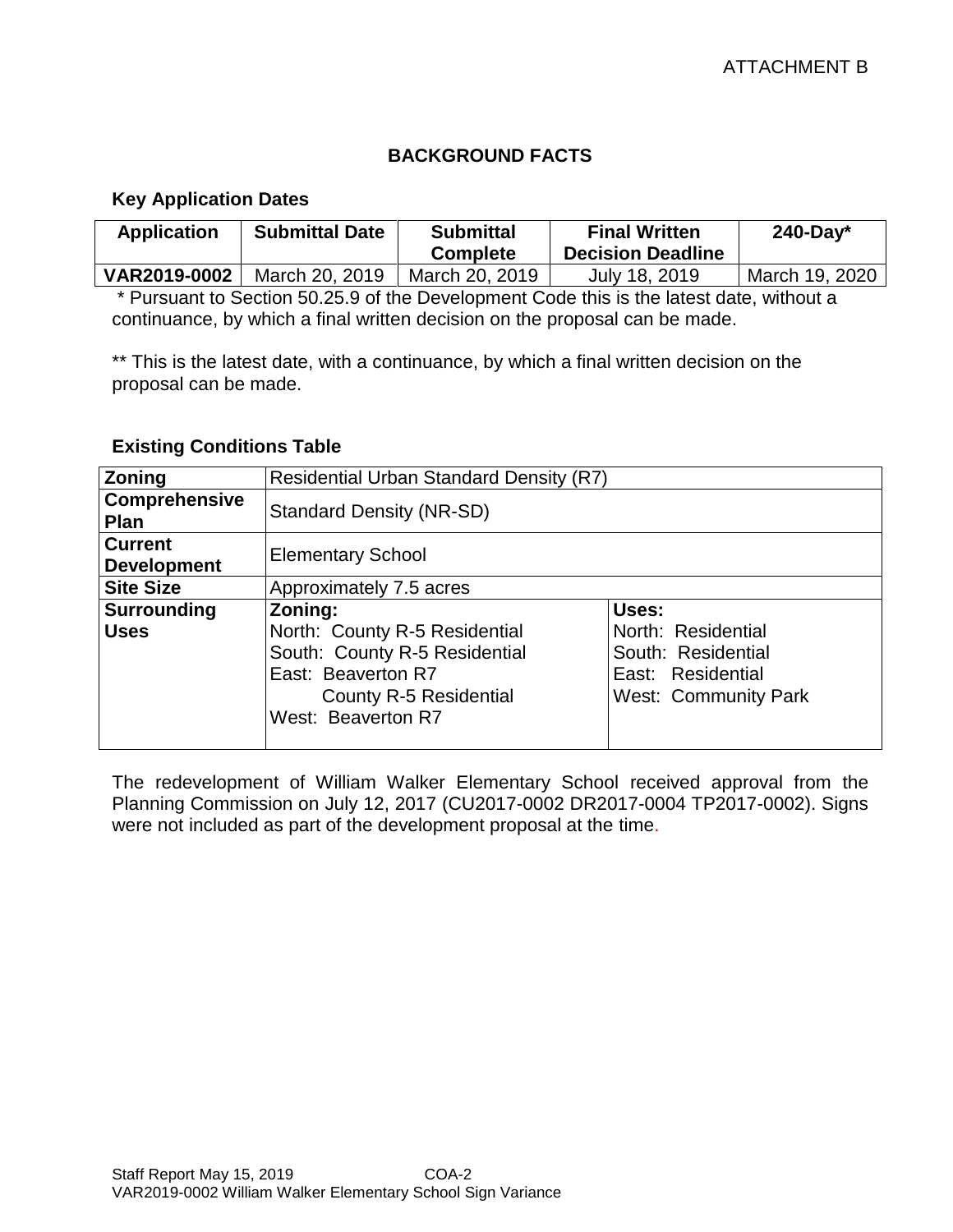# **DESCRIPTION OF APPLICATION AND TABLE OF CONTENTS**

**Attachment A: VAR2019-0002** *Variance* VAR1 – VAR9

Attachment B: Conditions of Approval **COA1** 

## **EXHIBITS**

**Exhibit 1. Zoning Map** and **Aerial Photograph** (page VAR-4)

**Exhibit 2. Materials Submitted by the Applicant**

#### **Exhibit 3. Materials Submitted by the public**

No written materials received to the date of this report.

Staff Report May 15, 2019 COA-3 VAR2019-0002 William Walker Elementary School Sign Variance **Page No.**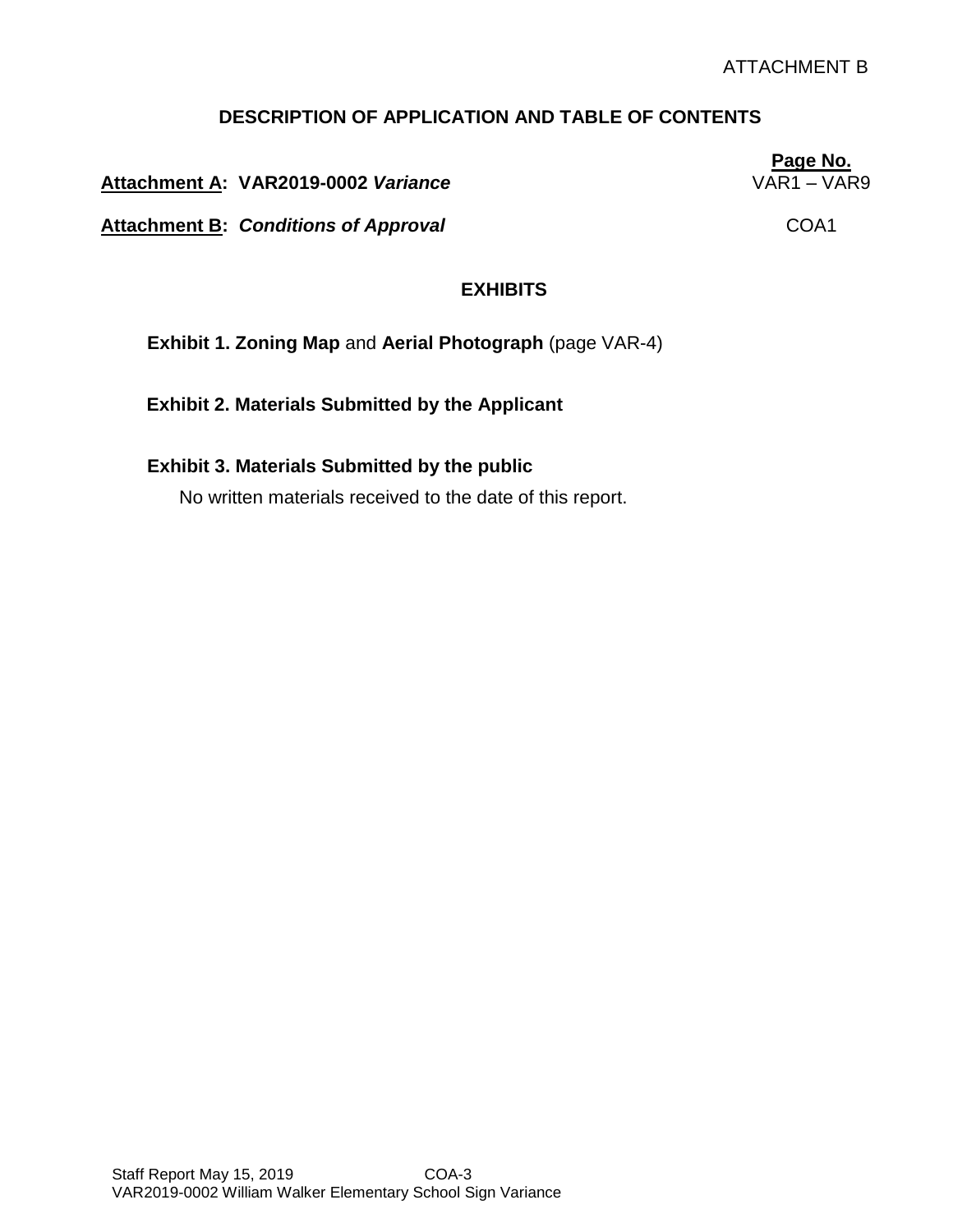**ZONING MAP**



**AERIAL PHOTOGRAPH**

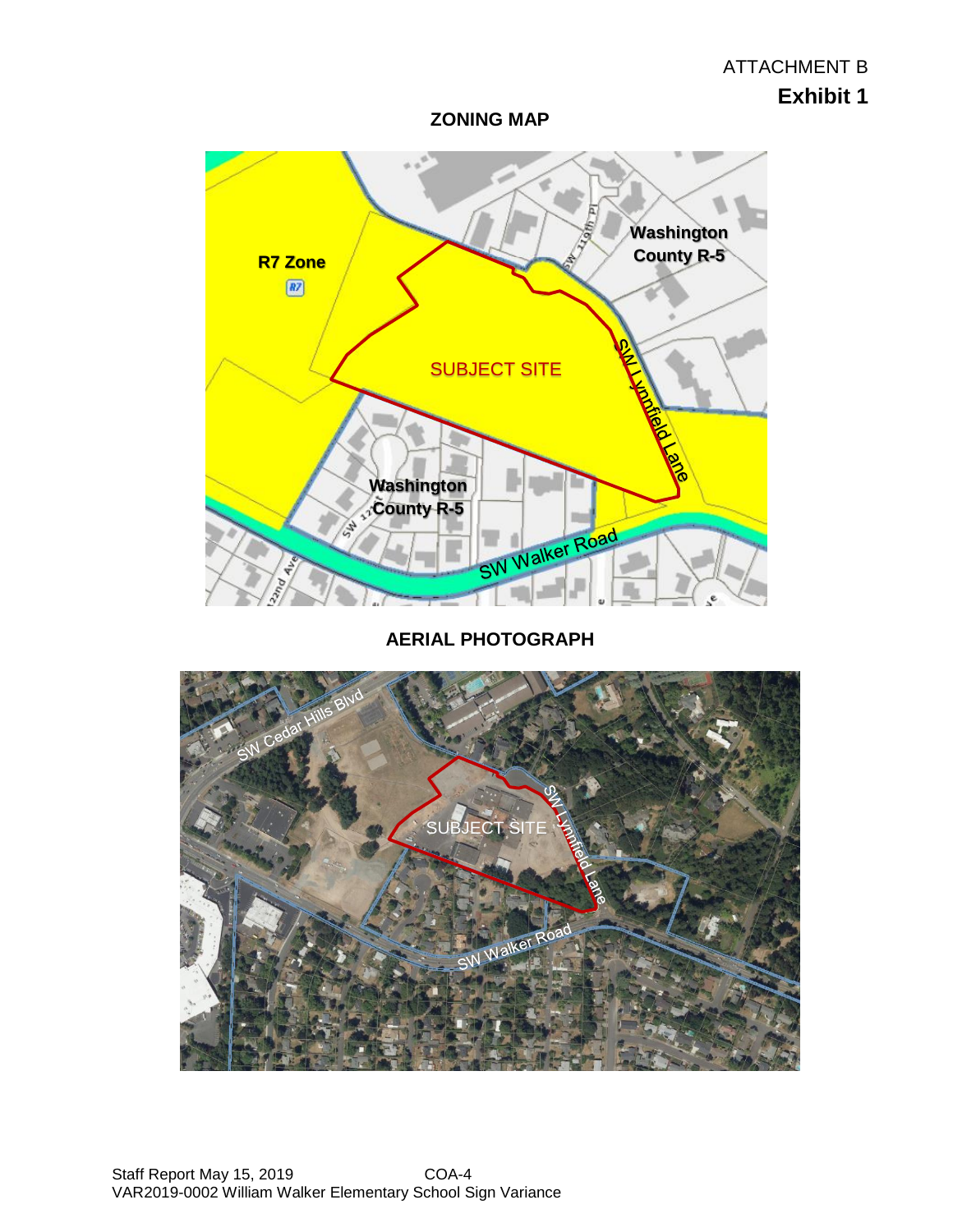## **VAR2019-0002 (William Walker Elementary School Sign Variance)**

## **ANALYSIS AND FINDINGS**

#### **Section 40.95.05 Variance Applications; Purpose**

*The purpose of a Variance application is to provide for the consideration of varying from the applicable provisions of the Development Code where it can be shown that, owing to special and unusual circumstances, the literal interpretation of these provisions would cause an undue or unnecessary hardship without a corresponding public benefit. This Section is carried out by the approval criteria listed herein.*

## **Section 40.95.15.1.C Variance Approval Criteria**

In order to approve a Variance application, the decision making authority shall make findings of fact based on evidence provided by the applicant demonstrating that all the following criteria are satisfied:

#### *1. The proposal satisfies the threshold requirements for a Variance application.*

The proposal is to vary from the provision found in Section 60.40.40.1.A of the Beaverton Development Code which limits the number, size and height of freestanding signs in residential zones. Threshold No. 2 of the Variance application describes any change from the numerical requirements contained in Section 60.40 (Sign Regulations). In this case, the applicant proposes a 70 square foot wall sign, larger than the allowed 32 square foot sign as described in Section 60.40.40.1.A.

#### **Staff therefore finds that the proposal meets the criterion for approval.**

#### *2. All City application fees related to the application under consideration by the decision making authority have been submitted.*

The requisite application fee for a Variance has been paid.

**Staff therefore finds that the proposal meets the criterion for approval.**

#### *3. Special conditions exist which are peculiar to the land, structure, or building involved and which are not applicable to other lands, buildings, or structures in the same zoning district.*

Staff refer to and incorporate the applicant's written statement prepared by Beaverton School District, dated March 15, 2019, (Exhibit 2.1). According to applicant, the previous main entrance to the school was via SW Lynnfield Lane, east of the school facility. In 2017, the Planning Commission approved plans to rebuild the school, and relocate the primary access to Cedar Hills Boulevard, west of the school facility, through the abutting Cedar Hills Park. The applicant explains this was done to accommodate improved vehicle access through a new signalized intersection at Cedar Hills Boulevard. The result, however, is that the new elementary school no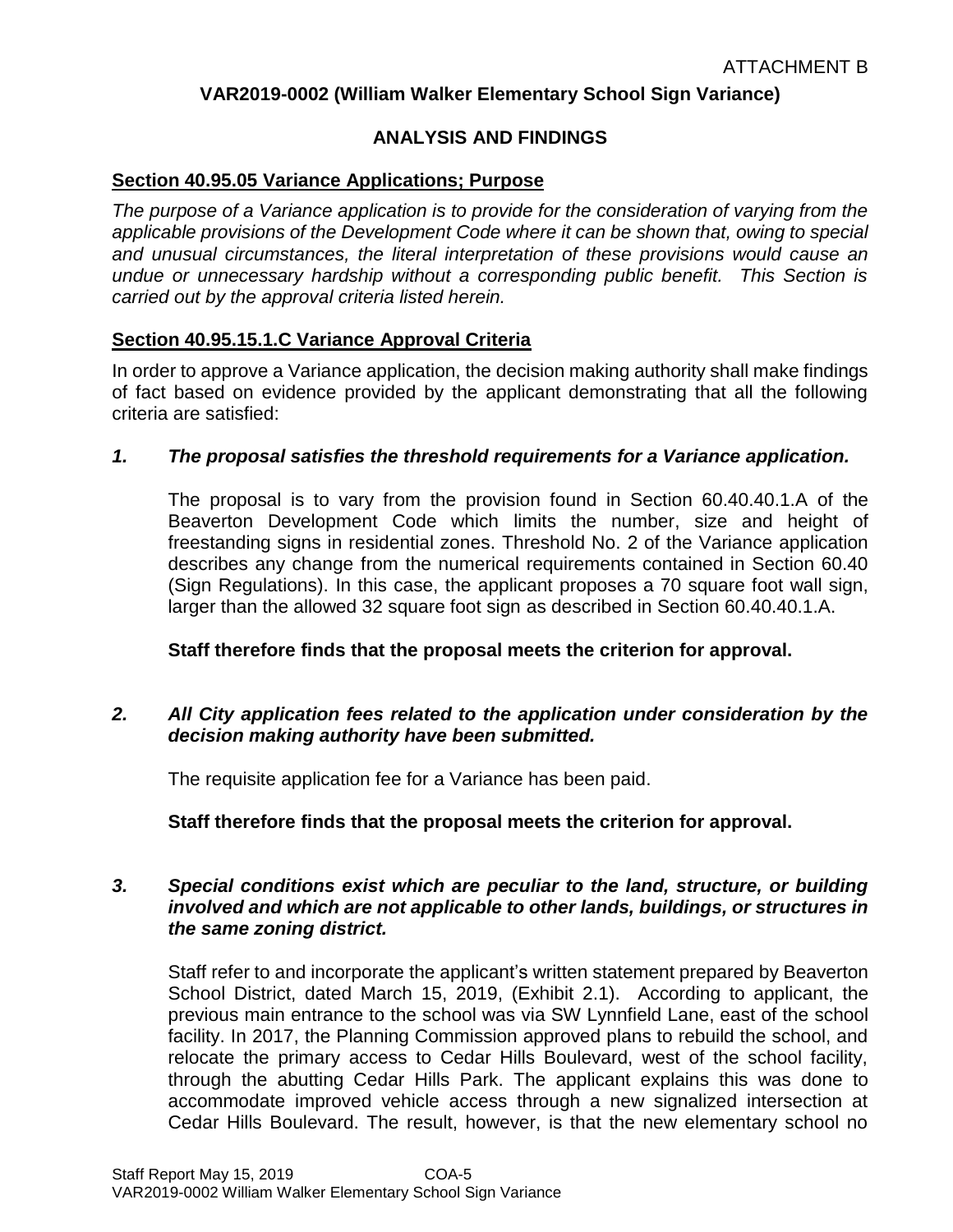longer has street frontage along where primary access is taken for users of the facility. The new building is approximately 900 feet from Cedar Hills Boulevard, significantly reducing the visibility of any wall sign from the street. The applicant argues that the school facility is a community resource and should be easily identifiable from the street to assist in navigation.

Staff concurs with the applicant's statement. In this case, special conditions exist with respect to the land and buildings involved that are not applicable to other land, buildings, or structures in the same zoning district. Because the Variance proposal is solely related to signs, staff refer to and incorporate the findings as stated in response to Criterion No. 8 herein. In part, Criterion No. 8 contains criteria similar to Criterion No. 3. Specifically, Criterion No. 8 describes:

*"…special circumstances involving size, shape, topography, location or surroundings attached to the property referred to in the application, which do not apply generally to other properties in the same zoning district."*

Where the focus of Criterion No. 8 is property, and applies to signs, staff incorporate the findings as stated in response to Criterion No. 8 in support of Criterion No. 3.

**Therefore, staff finds that the proposal meets the criterion for approval.**

# *4. Strict interpretation of the provisions of this ordinance would deprive the applicant of the rights commonly enjoyed by other properties in the same zoning district under the terms of this Code.*

In response to Criterion No. 4, the applicant explains how BSD operates 28 schools within the corporate limits of Beaverton. The applicant explains how each of these schools have multiple signs which typically include a wall sign in addition to a readerboard sign. The applicant notes that no reader board or other wall signage is proposed on-site. As the applicant explains, the proposal is intended to have enough signage to reasonably identify the school from the new primary access point, which is consistent with signage strategy other elementary schools in BSD. The applicant notes that many other schools are accessed from an arterial street, but none are located 900 feet from that street, providing a unique situation where the 32 square foot limit deprives the applicant the ability to convey to its users where the school is located.

For this reason, staff finds the applicant is deprived of a right commonly enjoyed by other properties in the same zoning district under similar circumstances and the terms of this Code.

**Therefore, staff finds that the proposal meets the criterion for approval.**

## *5. The special conditions and circumstances do not result from the actions of the applicant and such conditions and circumstances do not merely constitute financial hardship or inconvenience.*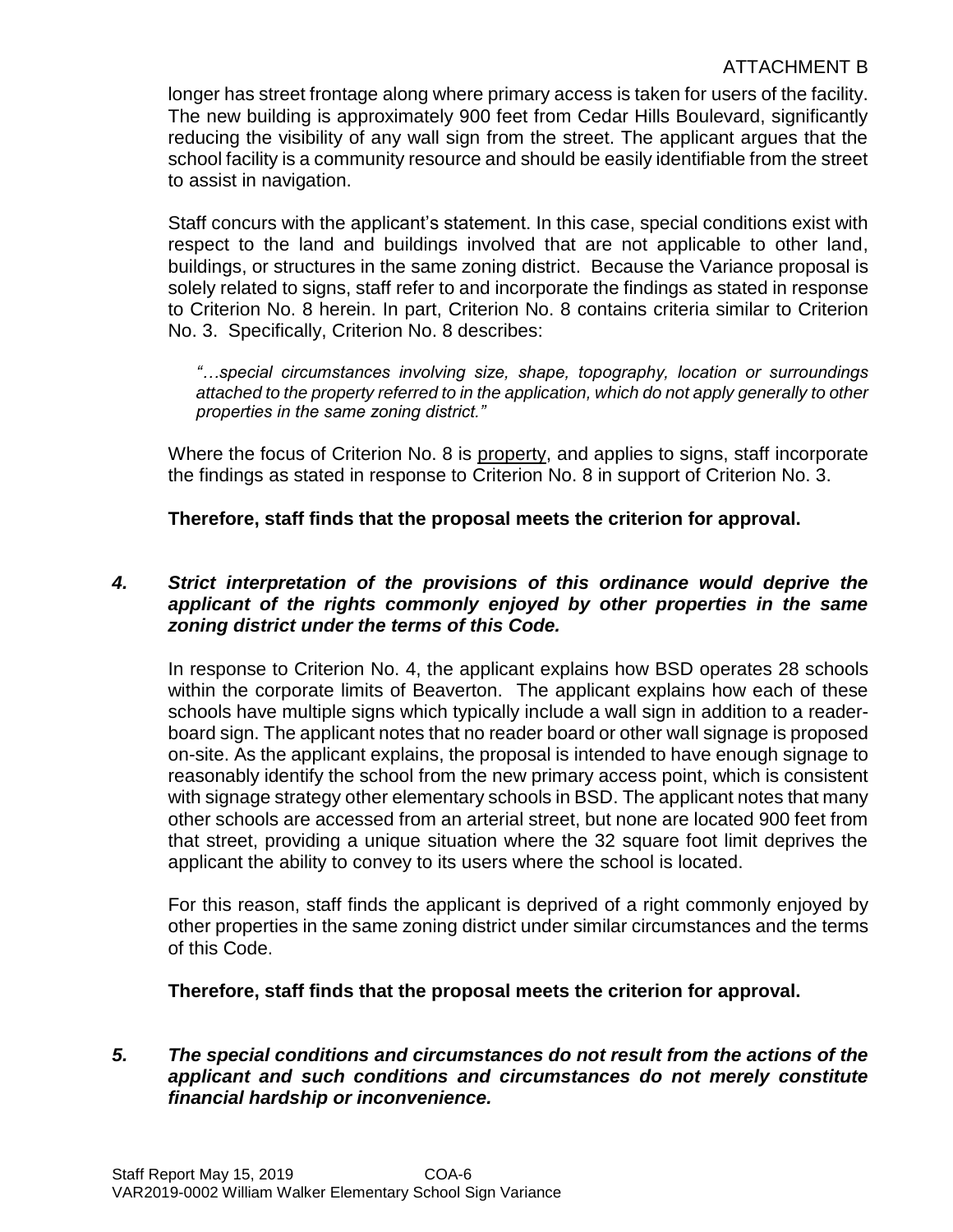The applicant states that financial hardship or inconvenience is not the cause of the special circumstance or special condition. The applicant identifies the size of the size and distance from the primary entrance as the main cause of the special conditions. The change of primary entrance was driven by the desire to create a more safe, effective, and efficient access to the site via a signalized intersection through the abutting Cedar Hills Park. The proposal for the larger wall sign is proposed to mitigate the reduced visibility from a public street 900 feet away.

Staff concurs with the applicant's statement that the request for a larger sign is driven by a uniquely large distance between the school and the public street, and that distance was caused by an effort to improve access to the school. These conditions and circumstances do not merely constitute financial hardship or inconvenience.

In response to Criterion No. 5, staff also incorporates the findings as stated in response to Criterion No. 8 describing special circumstances involving size, shape, topography, location and surroundings.

# **Therefore, staff finds that the proposal meets the criterion for approval.**

## *6. If more than one variance is being requested, the cumulative effect of the variances will result in a project which is still consistent with the overall purpose of the applicable zoning district.*

According to the applicant, BSD is requesting a single variance to the city's sign standards. The applicant therefore states that Criterion No. 6 is not applicable. Staff concurs with the applicant's statement as the subject Variance proposal is limited to the addition of one sign with a total face area of approximately 70 square feet, and no additional Variance is required to approve the proposed sign.

# **Therefore, staff finds that the criterion to be not applicable.**

## *7. Any variance granted shall be the minimum variance that will make possible a reasonable use of land, building, and structures.*

The applicant identifies the scope of this request as one 70 square foot wall sign. The applicant describes the special conditions and circumstances that are unique to the school, identified in response to Criterion No. 3. The applicant states that the wall sign is scaled appropriately for the size of the building, and that the size of the sign is the minimum size that is visible from SW Cedar Hills Boulevard. The applicant has provided images demonstrating the visibility of the sign's proposed size, 70 square feet, and the permitted size, 32 square feet, to demonstrate the visibility of the proposed sign from SW Cedar Hills Boulevard (see exhibit 2). Based on the findings of Criterion No. 3 and the visibility demonstrated in the previously referenced sign renderings, staff finds the variance proposal to be the minimum necessary to make reasonable use of land, building and structures.

## **Therefore, staff finds that the proposal meets the criterion for approval.**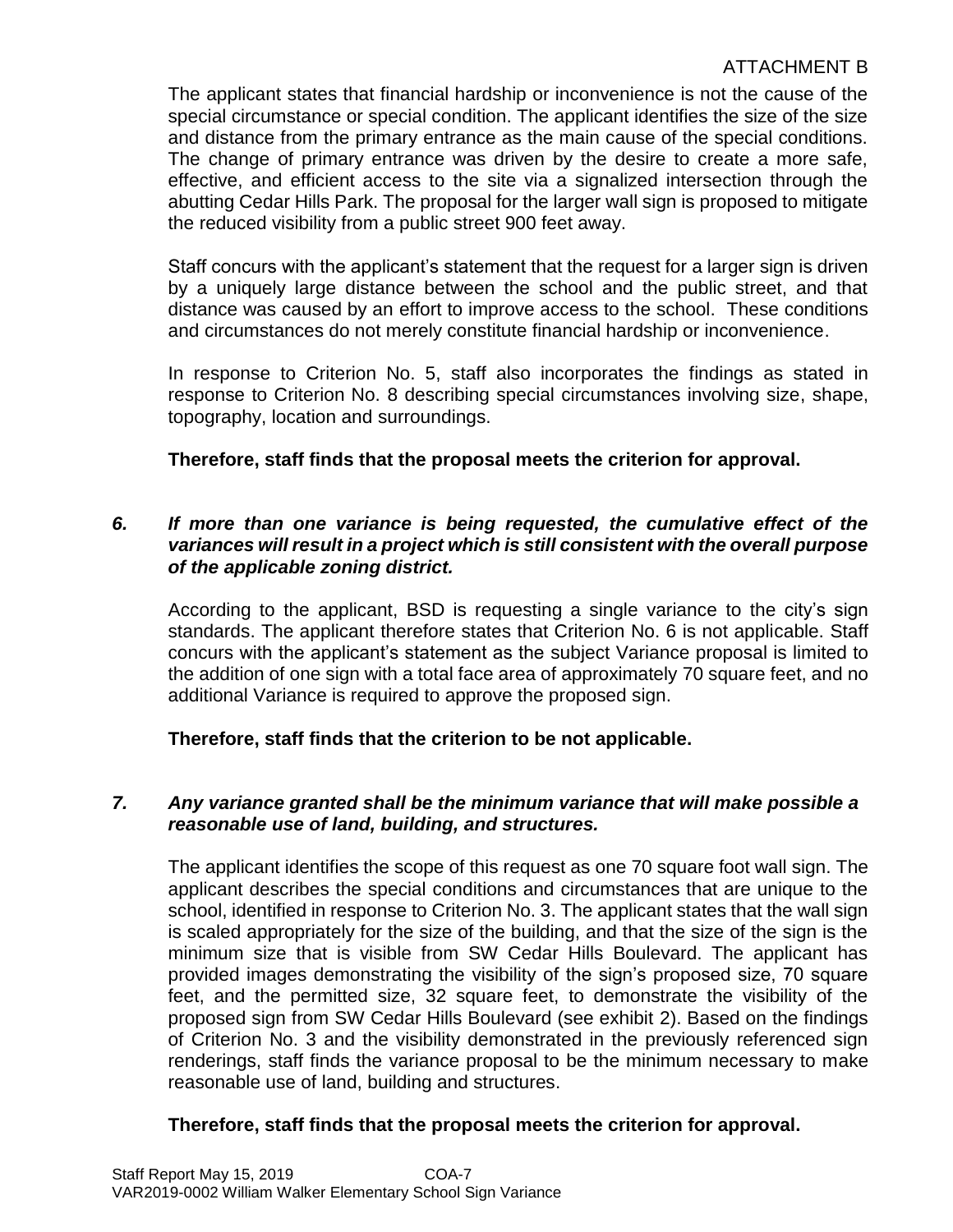*8. For a proposal for a variance from sign regulations, no variance shall be granted unless it can be shown that there are special circumstances involving size, shape, topography, location or surroundings attached to the property referred to in the application, which do not apply generally to other properties in the same zoning district, and that the granting of the variance will not result in material damage or prejudice to other property in the vicinity and not be detrimental to the public safety and welfare. Variances shall not be granted merely for the convenience of the applicant or for the convenience of regional or national businesses which wish to use a standard sign.*

The response to Criterion No. 8, the applicant refers to the special circumstances identified in response to Criterion No. 3, with respect to the size and of William Walker Elementary School and the distance from its primary entrance. The applicant also explains how the sign is requested for the purpose of improving the safe, effective and efficient access to the site. Additionally, the applicant explains how the proposed sign is not a brand or size common to the District but is unique to the site and complementary to the design of the building.

Staff concur with the applicant's statement for findings in support of Criterion No. 8. Staff observes. Staff also incorporates the findings stated in response to Criterion No. 4, explaining how the proposed sign is designed for identifying the school from a uniquely large distance. For this reason, staff finds the sign is not intended merely for convenience.

Staff further finds that the granting of this variance will not result in material damage or prejudice to other properties in the vicinity as other properties are not approved for the same institutional use. The Planning Commission granted a conditional use permit for the rebuilt school in 2017 (CU2017-0002). . For these reason, staff finds that the granting of this variance will not be detrimental to the public safety and welfare. Finally, staff finds that granting of the variance will not be for purpose of identifying regional or national businesses, as the applicant is an local school district.

## **Therefore, staff finds that the proposal meets the criterion for approval.**

#### *9. The proposal is consistent with all applicable provisions of Chapter 20 (Land Uses) unless applicable provisions modified by means of one or more applications that already have been approved or are considered concurrently with the subject proposal.*

The applicant states that all applicable provisions of Chapter 20 are met by the proposed sign. Staff concurs and finds provisions of Chapter 20 (mostly related to land use and site development) more relevant in review of buildings or structures when subject to Variance consideration. For signs, provisions that govern height, size and location are only identified in Chapter 60.

## **Therefore, staff finds that the criterion is not applicable.**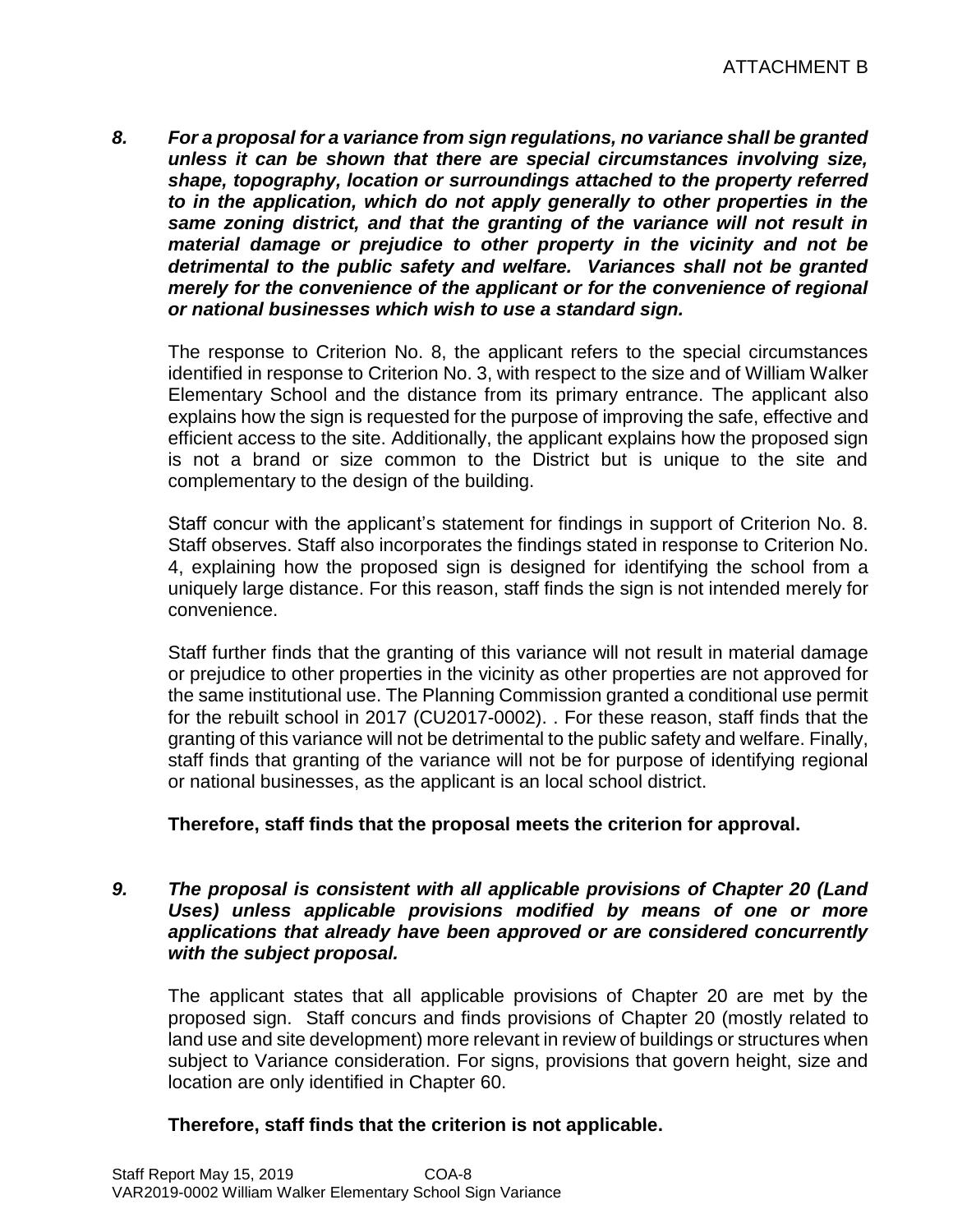## *10. The proposal is consistent with all applicable provisions of Chapter 60 (Special Requirements) and that all improvements, dedications, or both required by the applicable provisions of Chapter 60 (Special Requirements) are provided or can be provided in rough proportion to the identified impact(s) of the proposal.*

In response to Criterion No. 10, the applicant refers to the scope of the Variance proposal which is limited to review of specific sign standards as contained in Section 60.40.40 of the Development Code. Staff concurs and finds no other provisions of Chapter 60 to be relevant.

**Therefore, staff finds that the proposal meets the criterion for approval.**

#### *11. The proposal contains all applicable application submittal requirements as specified in Section 50.25.1 of the Development Code.*

Section 50.25.1 identifies the various items necessary for the city to determine land use applications as complete, thereby initiating the land use process. For the purpose of this application, staff finds the proposal to contain all applicable application submittal requirements as specified in Section 50.25.1 of the Development Code.

**Therefore, staff finds that the proposal meets the criterion for approval.**

## *12. Applications and documents related to the request, which will require further City approval, shall be submitted to the City in the proper sequence.*

In response to Criterion No.12, the applicant explains how BSD will submit the Sign Permit application once the Variance is approved. Staff proposes one condition of approval that requires the Sign Permit and building permits if necessary.

## **Therefore, staff finds that the proposal meets the criterion for approval with conditions.**

#### **Recommendation and Conditions**

Based on the facts and findings presented, staff recommend **APPROVAL** of **VAR2019- 0002 (William Walker Elementary School Sign Variance)** subject to the conditions identified in Attachment B.